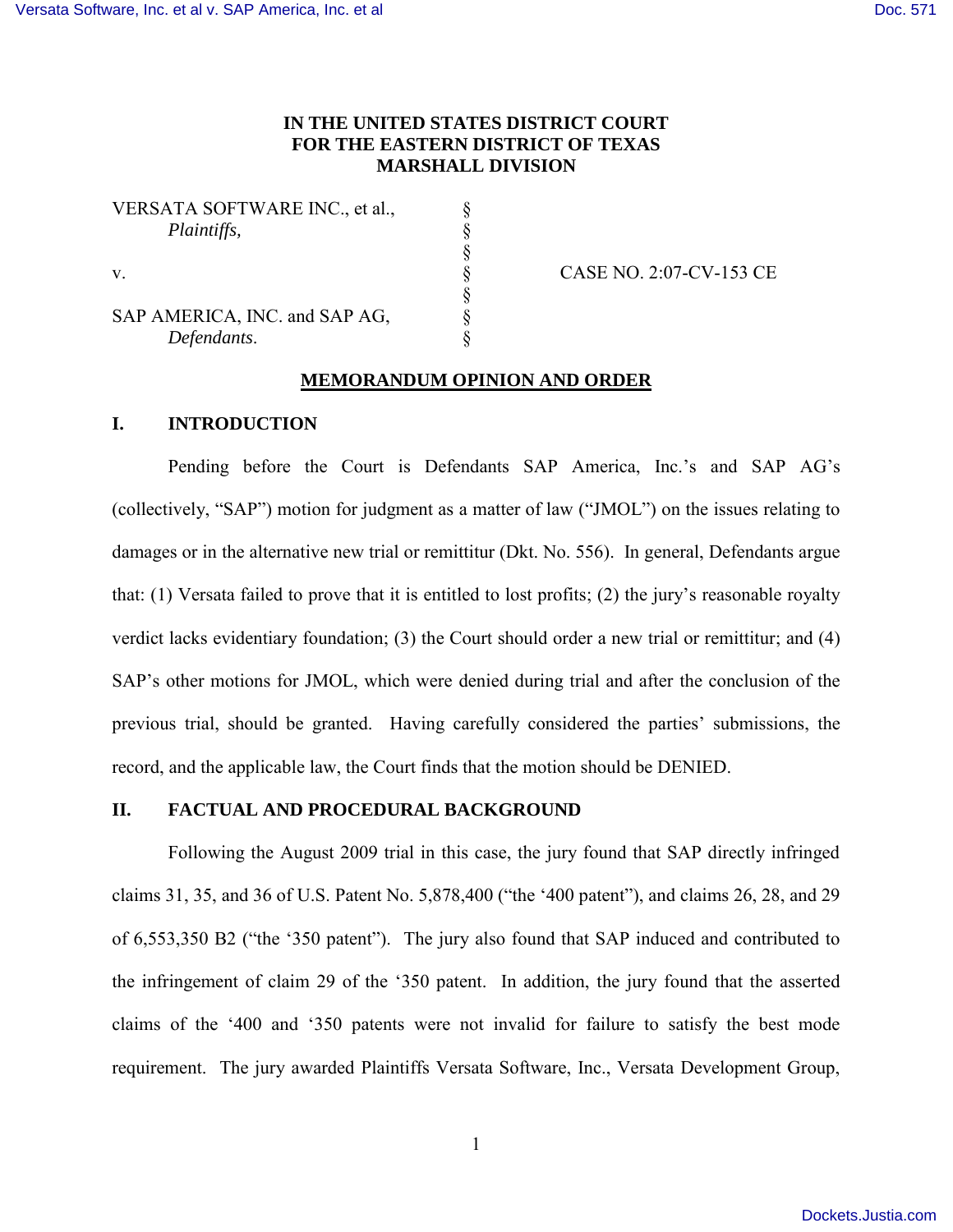and Versata Computer Industry Solutions, Inc. (collectively "Versata") damages in the amount of \$138,641,000. (*See* Dkt. No. 318 (Verdict Form).)

On December 21, 2010, the Court granted SAP's motion for judgment as a matter of law regarding non-infringement of the ‗400 patent. (Dkt. No. 409.) The Court, however, denied SAP's motion for judgment as a matter of law as to direct infringement of the asserted claims of the '350 Patent and indirect infringement of claim 29 of the '350 Patent. On January 6, 2011, the Court granted SAP a new trial on damages.

On May 6, 2010, SAP modified the products that the first jury found infringed. The issues of damages and infringement with regard to SAP's modified infringing products were tried to a second jury from May 9, 2011 to May 12, 2011. After the close of evidence, the second jury found that SAP, by way of its modified infringing products, directly infringed claims 26, 28 and 29 of the ‗350 patent and induced and contributed to the infringement of claim 29 of the ‗350 patent. The jury awarded Versata \$260,000,000.00 as lost profits caused by SAP's infringement and \$85,000,000.00 as reasonable royalty damages.

#### **III. LEGAL STANDARD**

#### **a) JMOL**

A motion for JMOL is a procedural issue not unique to patent law; thus, such motions are reviewed under the law of the regional circuit. *Summit Tech., Inc. v. Nidek Co.*, 363 F.3d 1219, 1223 (Fed. Cir. 2004). In the Fifth Circuit, JMOL may only be granted if "there is no legally sufficient evidentiary basis for a reasonable jury to find as the jury did." *Hiltgen v. Sumrall*, 47 F.3d 695, 700 (5th Cir. 1995) (internal citation omitted); *see also* Fed. R. Civ. P. 50(a)(1) (stating that JMOL may be granted only if "the court finds that a reasonable jury would not have a legally sufficient evidentiary basis to find for the party on [an] issue."). In ruling on a motion for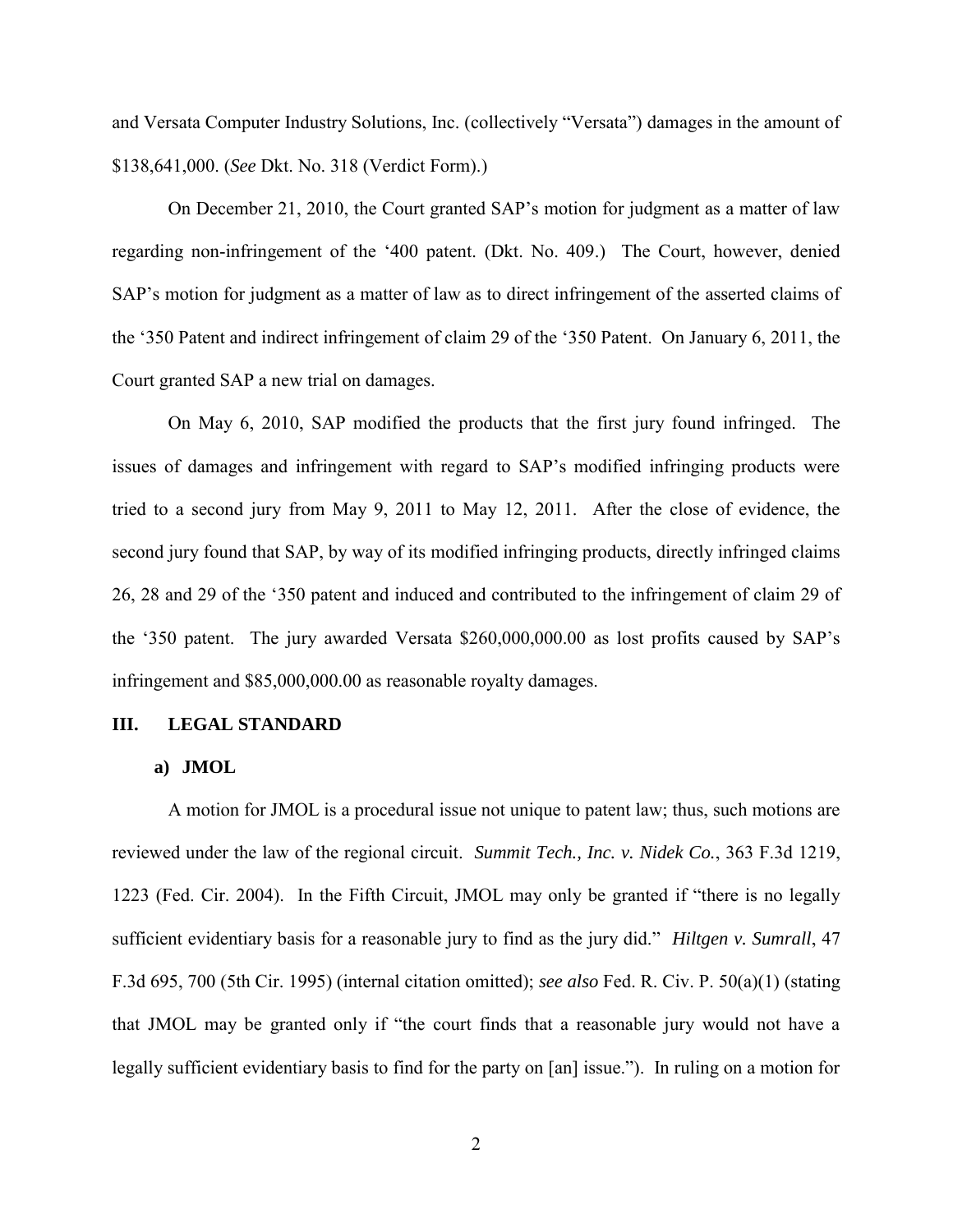JMOL, the court reviews all the evidence in the record and must draw all reasonable inferences in favor of the nonmoving party. *See Reeves v. Sanderson Plumbing Prods., Inc*., 530 U.S. 133, 150-51 (2000). The court, however, may not make credibility determinations or weigh the evidence, as those are solely functions of the jury.  $Id$ . That is, the court gives "great deference" to a jury's verdict" and it should be overturned "only if, when viewing the evidence in the light most favorable to the verdict, the evidence points so strongly and overwhelmingly in favor of one party that the court believes that reasonable jurors could not arrive at any contrary conclusion.‖ *Dresser-Rand Co. v. Virtual Automation Inc.*, 361 F.3d 831, 838 (5th Cir. 2004).

## **b) Damages**

The amount of a prevailing party's damages in a patent case "is a finding of fact on which the plaintiff bears the burden of proof." *SmithKline Diag., Inc. v. Helena Labs. Corp.*, 926 F.2d 1161, 1164 (Fed. Cir. 1991). To carry this burden, the patentee must sufficiently tie the expert testimony on damages to the facts of the case. *Uniloc USA, Inc. v. Microsoft Corp.*, 632 F.3d 1292, 1316 (Fed. Cir. 2011). Generally, patentees tend to try to fit their damages cases into either the "lost profits" framework or the statutory grant of a reasonable royalty. *See, e.g.*, 7 Donald S. Chisum, *[Chisum on Patents](https://www.lexis.com/research/buttonTFLink?_m=cc332e7cce842864bef08f8715178188&_xfercite=%3ccite%20cc%3d%22USA%22%3e%3c%21%5bCDATA%5b527%20F.3d%201359%5d%5d%3e%3c%2fcite%3e&_butType=4&_butStat=0&_butNum=92&_butInline=1&_butinfo=CHISUM%20ON%20PATENTS%2020.01&_fmtstr=FULL&docnum=11&_startdoc=1&wchp=dGLbVzt-zSkAb&_md5=dc4211d0dbc29c0aebdb429fff0fbb6a)* § 20.01 (2005) ("The three traditional modes of measuring compensatory damages are lost profits, established royalty, and reasonable royalty.").

A lost profits award requires (1) showing that the patent owner would have made the sale but-for the infringement, *i.e.,* causation existed, and (2) proper evidence for the computation of the loss of profits. *King Instrument Corp. v. Otari Corp.*, 767 F.2d 853, 863 (Fed. Cir. 1985). One way to establish causation is the four-part test applied in *Panduit Corp. v. Stahlin Bros. Fibre Works*, 575 F.2d 1152, 1156 (6th Cir. 1978). Under *Panduit*, the patent owner must prove (1) a demand for the patented product, (2) an absence of acceptable non-infringing substitutes,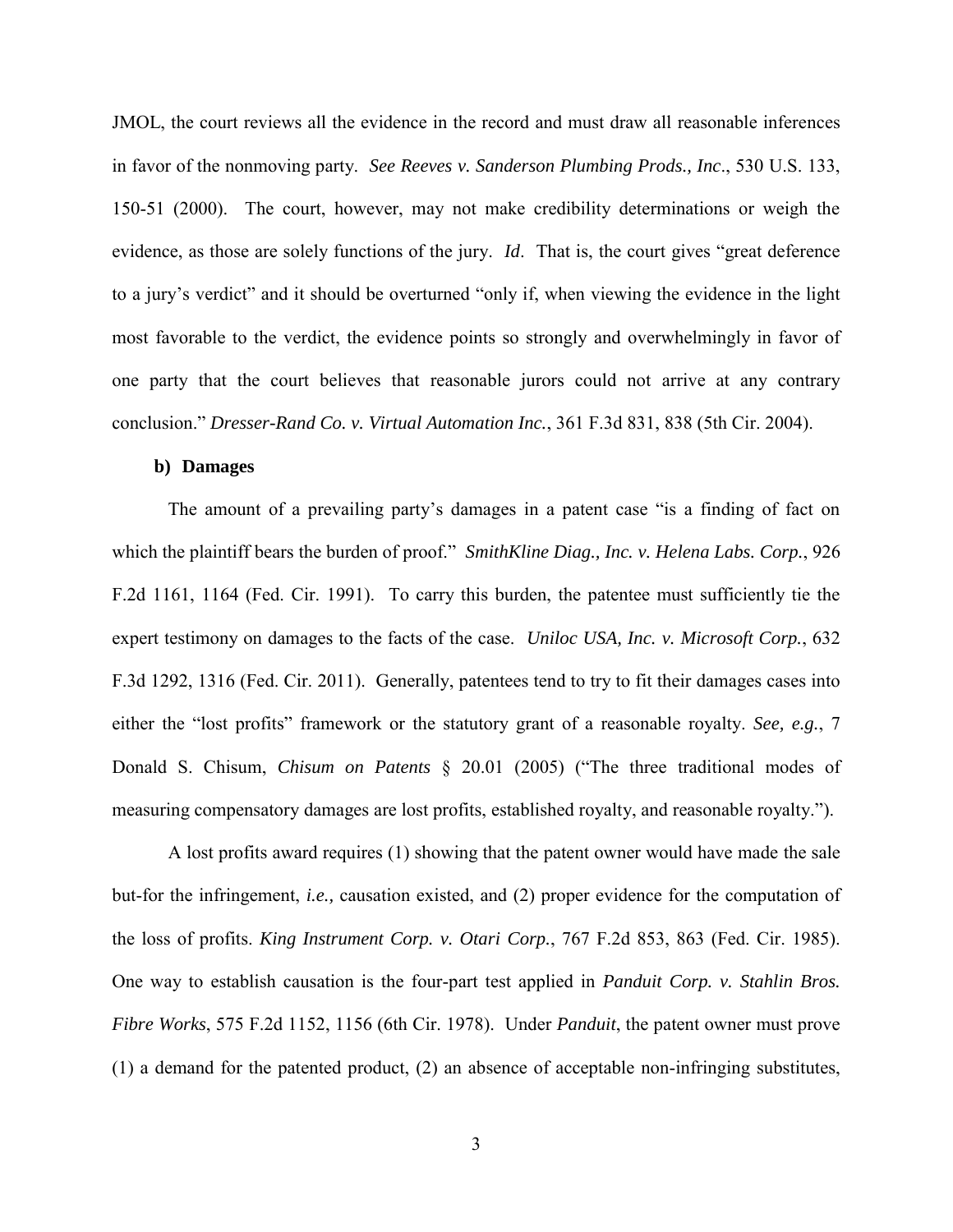(3) the manufacturing and marketing capability to exploit the demand, and (4) the amount of profit the patent owner would have made. *Standard Haven Prods. v. Gencor Indus., Inc.*, 953 F.2d 1360, 1373 (Fed. Cir. 1992) (citation omitted). However, *Panduit* is not the exclusive method of proving entitlement to lost profits. "This court has prescribed no one particular method by which the patent owner must meet [the] burden [of proving lost profits]; ‗the methodology of assessing and computing damages is committed to the sound discretion of the district court." *King Instruments Corp. v. Perego*, 65 F.3d 941, 952 (Fed. Cir. 1995) (quoting *State Indus., Inc. v. Mor-Flo Indus., Inc.*, 883 F.2d 1573, 1576-77 (Fed. Cir. 1989), *cert. denied*, 493 U.S. 1022 (1990)); *see Micro Chemical, Inc. v. Lextron, Inc.*, 318 F.3d 1119, 1122 (Fed. Cir. 2003) ("This court has not restricted patentees to any one particular method of proving "but for" causation.‖) (citations omitted).

―[T]o prove that there are no acceptable non-infringing substitutes, the patent owner must show either that (1) the purchasers in the marketplace generally were willing to buy the patented product for its advantages, or (2) the specific purchasers of the infringing product purchased on that basis." *Standard Haven*, 953 F.2d at 1373. "However, it is not necessary for the patent holder to negate all possibilities that a purchaser might have bought a different product or might have foregone the purchase altogether." *Minnesota Mining and Mfg. Co. v. Johnson & Johnson Orthopaedics, Inc.*, 976 F.2d 1559, 1577 (Fed. Cir. 1992). "Once the patent owner establishes a reasonable probability of 'but for' causation, 'the burden then shifts to the accused infringer to show that [the patent owner's 'but for' causation claim] is unreasonable for some or all of the lost sales." *Grain Processing Corp. v. American Maize-Products Co.*, 185 F.3d 1341, 1349 (Fed. Cir. 1999) (citations omitted). The "[m]ere existence of a competing device does not make that device an acceptable substitute." *TWM Mfg. Co., Inc. v. Dura Corp.*, 789 F.2d 895, 901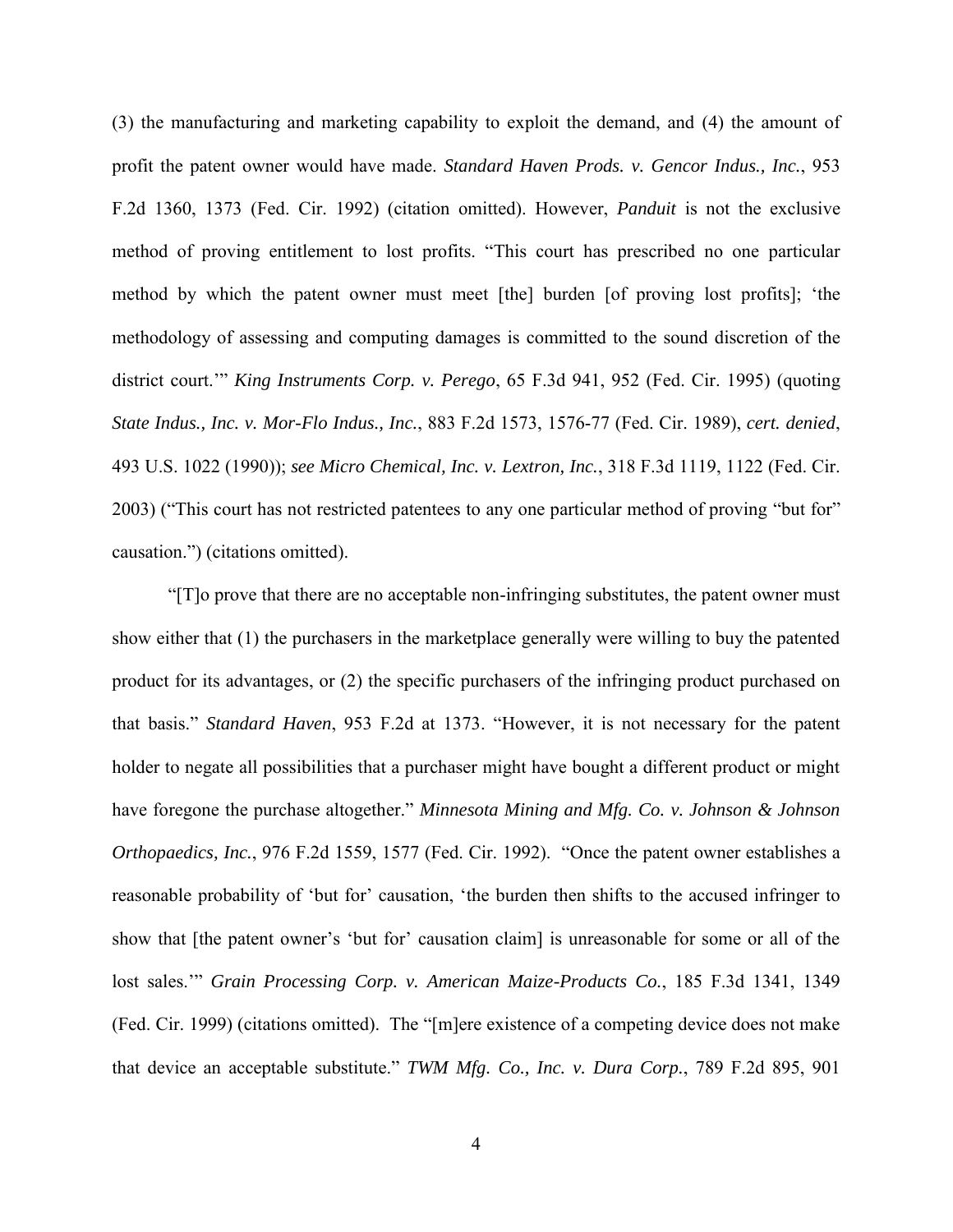(Fed. Cir. 1986). Moreover, "substitutes only theoretically possible," rather than actually available, will not limit lost profits. *Grain Processing*, 185 F.3d at 1353. If an "infringer had to design or invent around the patented technology to develop an alleged substitute" that weighs against a finding of availability. *Micro Chemical, Inc. v. Lextron, Inc.*, 318 F.3d 1119, 1123 (Fed. Cir. 2003).

Regarding a reasonably royalty award, as the Federal Circuit recently explained in *ResQNet.com, Inc. v. Lansa, Inc.*, 594 F.3d 860, 869 (Fed. Cir. 2010), "a reasonable royalty analysis requires a court to hypothesize, not to speculate." Therefore, "expert testimony opining on a reasonable royalty rate must ‗carefully tie proof of damages to the claimed invention's footprint in the market place.'" *Uniloc*, 632 F.3d at 1317. Further, "there must be a basis in fact to associate the royalty rates used in prior licenses to the particular hypothetical negotiation at issue in this case." *Id.* 

## **c) New Trial**

Pursuant to Federal Rule of Civil Procedure  $59(a)$  the court "may, on motion, grant a new trial on all or some of the issues–and to any party . . . after a jury trial for any reason for which a new trial has heretofore been granted in an action at law in federal court . . ." Fed. R. Civ. P. 59(a). The regional circuit law generally applies to motions for new trials. *See Riverwood Intern. Court v. R.A. Jones & Co., Inc.,* 324 F.3d 1346, 1352 (Fed. Cir. 2003); *Sulzer Textil A.G. v. Picanol N.V.*, 358 F.3d 1356, 1362-1363 (Fed. Cir. 2004) ("[W]e will apply [Federal Circuit] law to both substantive and procedural issues "intimately involved in the substance of enforcement of the patent right."") (quoting *Viam Corp. v. Iowa Exp.-Imp. Trading Co.*, 84 F.3d 424, 428 (Fed. Cir. 1996)). In the Fifth Circuit, a court may grant a new trial if it finds the verdict is against the great weight of the evidence, the damages awarded are excessive, the trial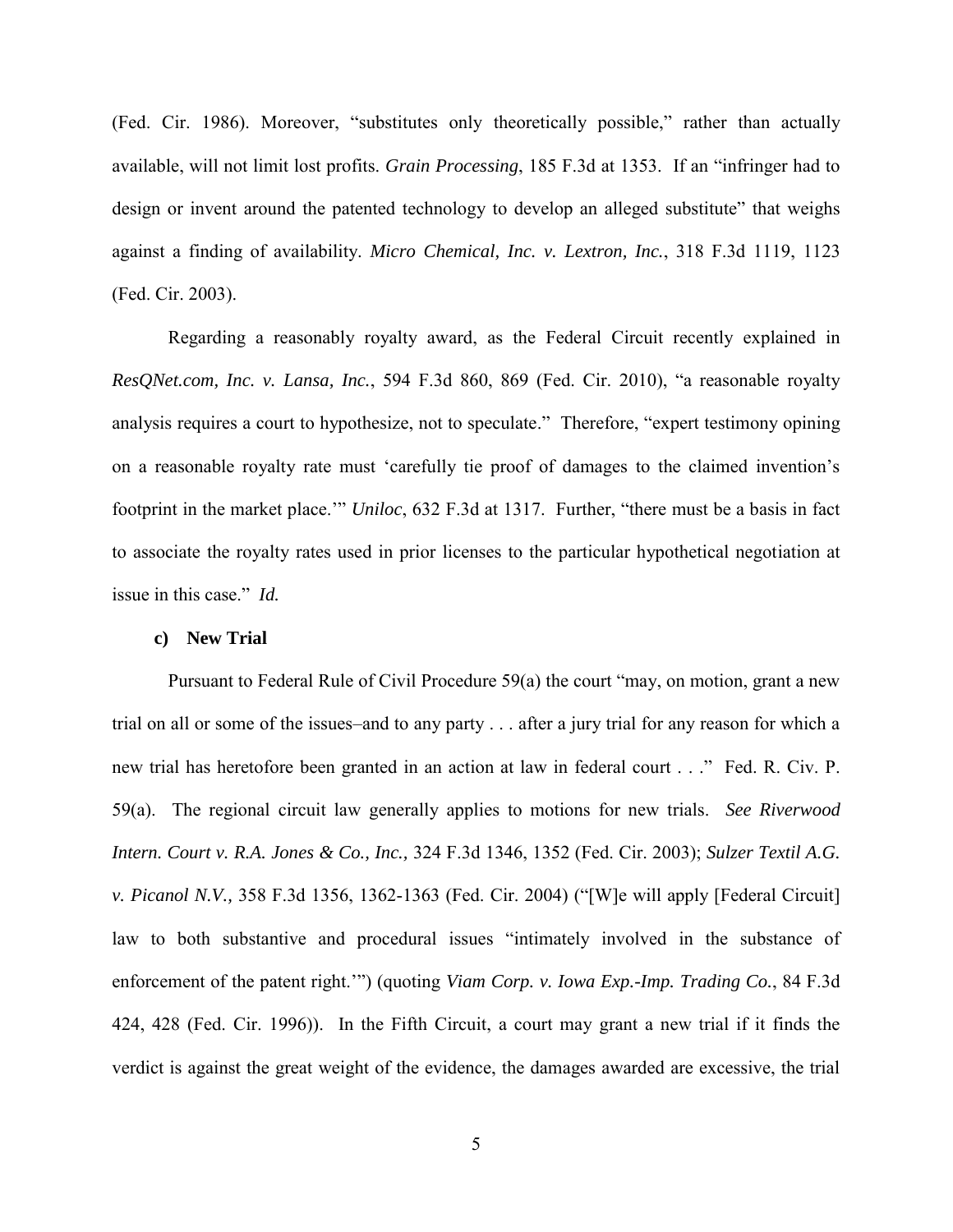was unfair, or prejudicial error was committed. *See*, *e.g.*, *Smith v. Transworld Drilling Co.*, 773 F.2d 610, 612-13 (5th Cir. 1985). The Court, however, may not "grant a new trial simply because [it] would have come to a different conclusion then the jury did." *Peterson v. Wilson*, 141 F.3d 573, 577 (5th Cir. 1998) (citations omitted). "The decision to grant or deny a motion for a new trial is within the discretion of the trial court and will not be disturbed absent an abuse of discretion or a misapprehension of the law.‖ *Prytania Park Hotel, Ltd. v. General Star Indem. Co.*, 179 F.3d 169, 173 (5th Cir. 1999).

#### **IV. DISCUSSION AND ANALYSIS**

Defendants generally argue that: (1) Versata failed to prove that it is entitled to lost profits; (2) the jury's reasonable royalty verdict lacks evidentiary foundation; (3) the Court should order a new trial or remittitur; and (4) SAP's other motions for JMOL, which were denied during trial and after the conclusion of the previous trial, should be granted. The Court will now address each of these topics and the various subtopics raised by Defendants in their motion.

### **A. Legally Sufficient Evidence Supports the Jury's Lost Profits Verdict**

In *Rite Hite Corp. v. Kelley Co.*, 56 F.3d 1538, 1545 (Fed. Cir. 1995), the Federal Circuit affirmed that to recover lost profits damages, the patentee must "show a reasonable probability that, 'but for' the infringement, it would have made the sales that were made by the infringer." Once the patentee provides a "reasonable probability of 'but for' causation, the burden then shifts to the accused infringer to show that [the 'but for' claim] is unreasonable for some or all of the lost sales.‖ *Grain Processing*, 185 F.3d at 1349; *see also Rite-Hite*, 56 F.3d at 1544-45. For the following reasons, the Court concludes that the jury had a legally sufficient evidentiary basis for awarding the amount of damages in this case.

Defendants first argue that Versata failed to define the relevant market. The Court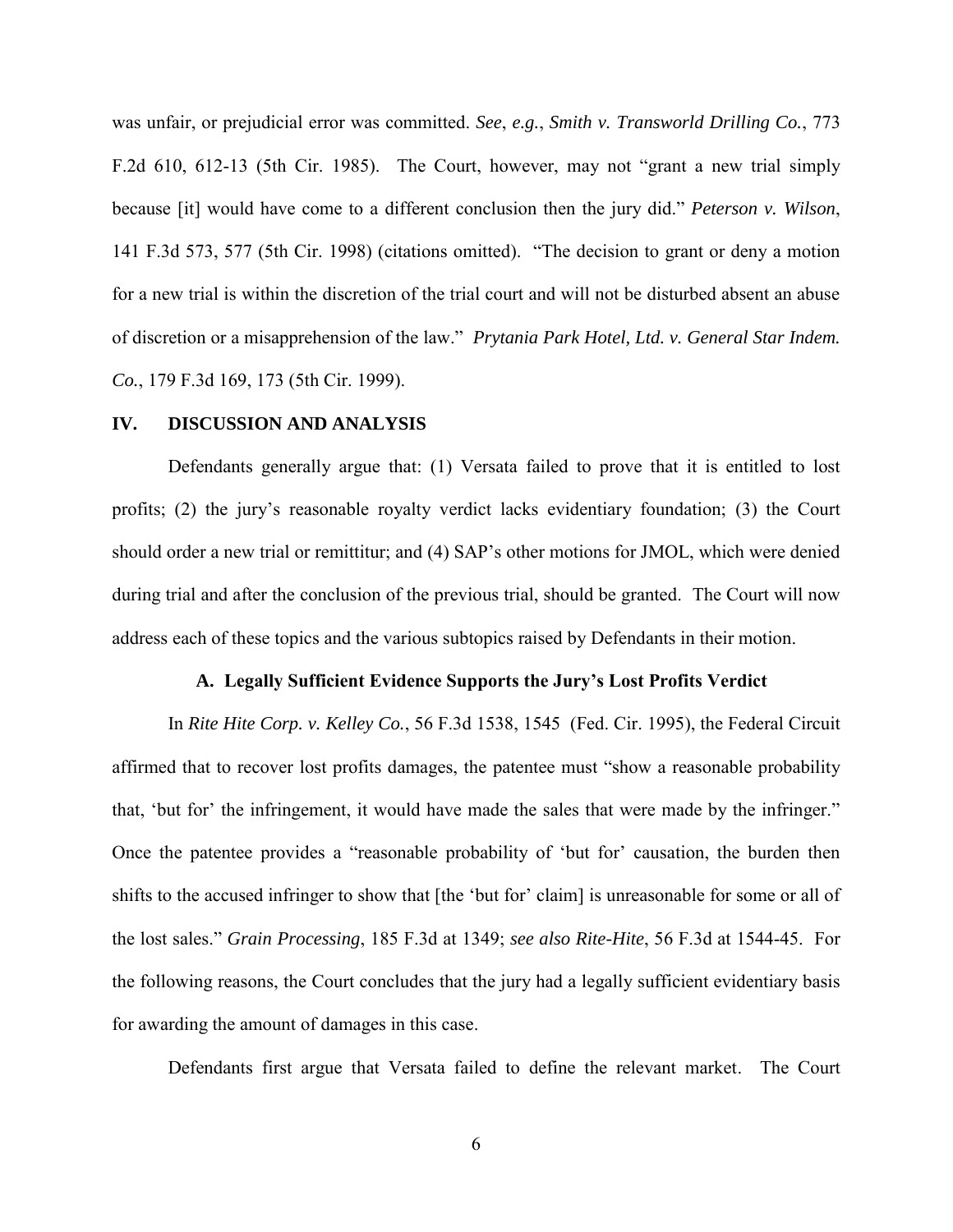disagrees and notes that the Federal Circuit permits patentees "significant latitude" in presenting ―market reconstruction theories showing all of the ways in which they would have been better off in the 'but for world,'" given these theories do not "laps[e] into pure speculation." *Grain Processing*, 185 F.3d at 1350. Here, the reconstruction theory that Versata presented to the jury was not speculative, and was based on "sound economic proof of the nature of the market and likely outcomes with infringement factored out of the picture." *Id.*; *Ericsson, Inc. v. Harris Corp.*, 352 F.3d 1369, 1377-78 (Fed. Cir. 2003).

Specifically, Versata's lost profits methodology first identified the pool of customers from which its lost sales came. To accomplish this, Versata's experts Mr. Neeraj Gupta, Mr. Chris Bakewell, and Mr. Roy Weinstein segmented the market for pricing software into "Tier I" (Fortune 500 and Global 2000 companies) and "Tier II" (everyone else). The record establishes that Versata targeted Tier I as the "sweet spot" for its "Pricer" product, as larger companies were more likely to benefit from Pricer's unique value propositions. (5/9 AM Tr. at 63:8-17, 101:17- 24; 5/9 PM Tr. 47:13, 83:13-84:8.) Mr. Weinstein thus focused his lost profits analysis on Tier I companies. (5/11 AM Tr. at 6:7-15.) Under this theory, all of Versata's lost customers are SAP customers who purchased the infringing software. The Court does not find where Versata made any claim that SAP's infringement caused Versata to lose Pricer customers to Oracle. Mr. Weinstein thus examined SAP's sales of infringing software during the damages period and identified a pool of 480 Tier I companies who licensed SAP's infringing products in that timeframe. (5/11 AM Tr. at 5:24-6:15, 29:4-7; DX2630 at 84.) To be clear, Versata did not seek profits for any sales lost due to the "market freeze" in 1998, nor for any sales lost due to SAP's appropriation of Pricer technology from 1998 to 2003. To the contrary, it sought profits only for sales lost due SAP's infringement from 2003 to 2011.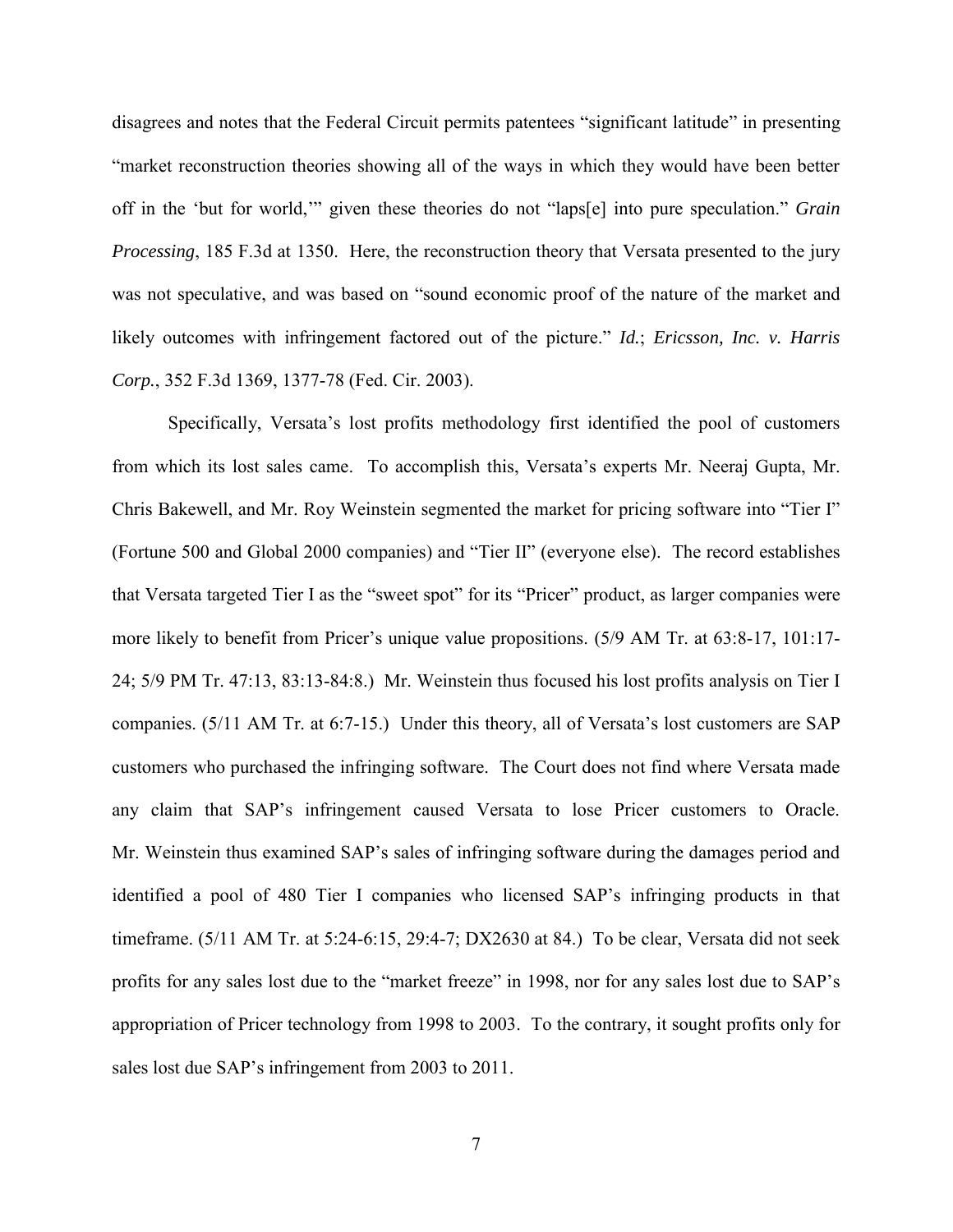Mr. Weinstein then removed from the pool of 480 Tier I companies the 45 SAP customers who previously licensed Pricer, and therefore were not lost to SAP. (5/11 AM Tr. at 29:8-13; 30:1-15.) All lost customers came from the remaining pool of 435 companies, which comprises the relevant market for evaluating lost profits: the "Tier 1 SAP customer" market. *See Yarway Corp. v. Eur-Control United States*, 775 F.2d 268, 276 (Fed. Cir. 1985) (finding that a "special niche" or a mini-market within the total market can be the relevant market for evaluating lost profits.) While SAP now suggests that this relevant market was unclear and changing at trial, its own experts revealed no such confusion.  $(5/11 \text{ AM } \text{Tr. at } 142 \text{ (Becker: "I)}$ heard Mr. Weinstein explain that his lost profits model is premised on them entering the market in 2003 as a bolt-on, not positioned as a full suite of capability, that they were going to just bolt on to SAP."); 5/12AM Tr. at 158–59 (Mr. Wagner noting that Mr. Weinstein's lost profits market was limited to the 435 Tier I SAP customers to whom Versata had not previously sold Pricer.).

Having isolated the relevant market, Versata's expert then determined how many of those 435 customers Versata would have won but for SAP's infringement. Specifically, Mr. Weinstein noted evidence establishing that Versata's historic win-rate was approximately 35%. That is, Versata won about a third of the companies it targeted for Pricer. (5/9 PM Tr. at 101:11-23; 5/11AM Tr. at 31:8-32:4; DX2630 at 85.) This evidence indicated that Versata would have been able to sell Pricer to 152 of the 435 customers in the relevant pool. (5/11 AM Tr. at 31:21-25; DX2630 at 86.) With this target in mind, Mr. Weinstein next analyzed the pace at which Versata historically was able to close Pricer deals for Tier I customers, and found that from 1996 to 1998, Versata was able to sell Pricer to Tier I customers at a pace of 8, 11, and 12 new sales per year. (5/11 AM Tr. at 31:21-25; DX2630 at 85.) He then used this historical experience to set the pace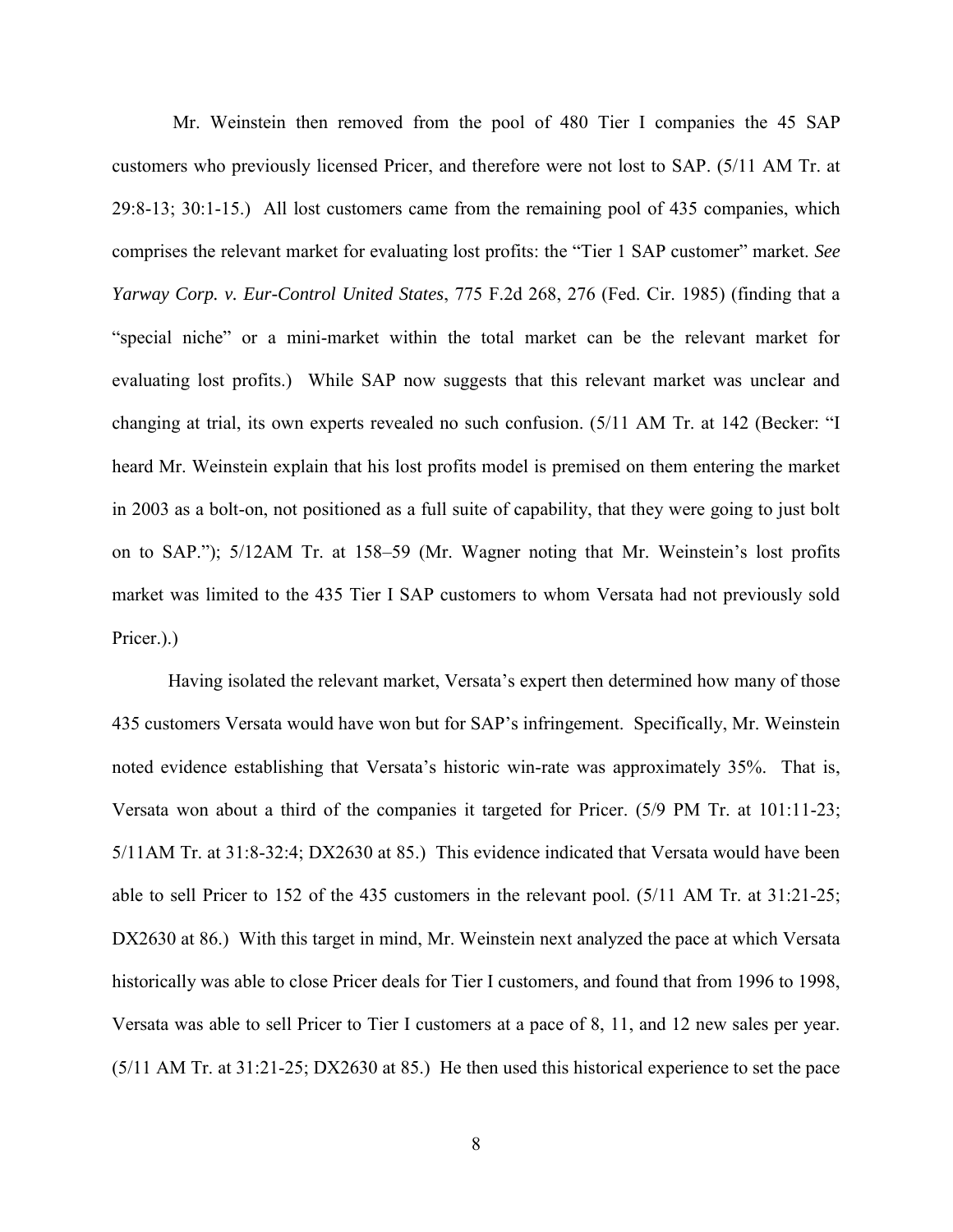at which Versata would have won customers in the relevant market starting in 2003. (5/11 AM Tr. at 9:21-10:5, 10:24-11:24; DX2630 at 85.)

Having determined that Versata had a pool of 435 potential customers; that Versata would likely have won 152 of those over time; and that it could have made such sales at a rate of 12 per year, Mr. Weinstein then calculated how much each such lost sale was worth. To do this, Mr. Weinstein examined Versata's 12 Tier I "Pricer-isolated" sales. Since Versata often sold other demand-generating software along with Pricer, Mr. Weinstein felt it was necessary to isolate the value of Pricer in order to calculate the amount of money each lost sale cost Versata. Mr. Weinstein examined this subset of Versata customers in order to isolate the value of Pricer, as distinct from other Versata products such as configuration software, so that the per-customer quantification of lost profits would be limited to losses associated with lost Pricer sales and not, for example, lost configuration sales. (5/10 PM Tr. at 157:3-158:12; 5/11 AM Tr. at 18:14-21, 26:6-27:10; DX2630 at 24-25, 81.) Finally, Mr. Weinstein calculated the total amount of profits lost in the Tier 1 SAP customer market due to SAP's infringement during the years 2003 to 2011 by multiplying the anticipated rate of sales per year (just under 12, accounting for an historical ramp-up period), times the number of infringement years (approximately 8), times the amount lost for each sale (approximately \$3 million). The final number—\$285 million, based on 93 sales—was not the product of speculation, but was based on sound economic proof confirmed by the historical record. Accordingly, the Court finds that Versata's lost profits theory reasonably reconstructed a "but for world" in which Versata would have sold Pricer to 93 of SAP's Tier 1 customers between 2003 and 2011; and the jury's damages award was supported by sufficient evidence.

In addition, Versata also submitted evidence satisfying each of the four *Panduit* factors.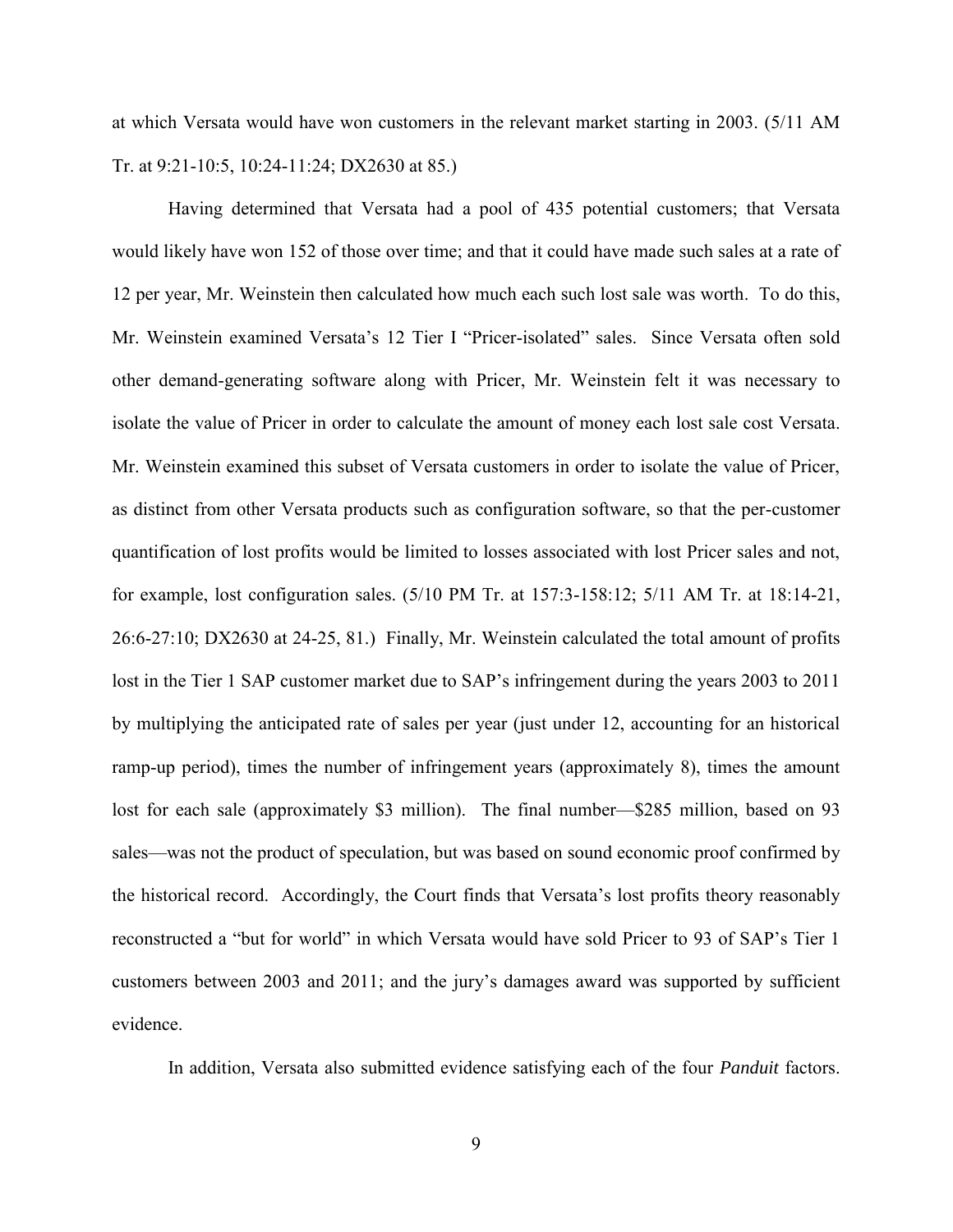This evidence further confirms that the jury "reasonably infer[red] that the lost profits claimed were in fact caused by the infringing sales," Rite-Hite, 56 F.3d at 1545. "When the patentee establishes the reasonableness of this [‗but for'] inference, *e.g.*, by satisfying the *Panduit* test, it has sustained the burden of proving entitlement to lost profits due to the infringing sales." *Id.* For example, the record contains sufficient evidence of demand thereby satisfying the first *Panduit* factor. First, there was sufficient evidence of Pricer's value proposition and commercial success. (5/9 AM Tr. at 71:15–77:21; 5/9 PM Tr. at 84:11-90:12; 5/9 AM Tr. at 69; PX581 (Gartner Group: Versata's Pricer was "the first product to provide the majority of features that selling organizations require for pricing configuration"); 5/9 AM Tr. at 79:5–25; PX425 (Jack Aberdeen: Pricer was the "Rolls Royce" of the industry); 5/9 AM Tr. at 78:14–79:4; PX582; PX666; PX736; PX493 at 10 (SAP itself considered Versata a "market leader" with a "visionary product.‖). Second, there was sufficient evidence reflecting continued demand for the infringing features during the damages period. (PX2120 (In 2006, "Broadband is NOT everywhere."); 5/10 AM Tr. at 99:18–100:14 (2006 discussion about the "critical" importance of disconnected pricing and performance on laptops and mobile handhelds); 5/10AM Tr. at 101:3–21 (testimony regarding PX956, a 2007 document reflecting customer's need for hierarchical access in a system that runs handheld devices). Third, there was sufficient evidence of extensive use by SAP's customers—particularly Tier I customers—of the hierarchical access features (5/10 AM Tr. at 102:13–22; 5/10 PM Tr. at 96:25–97:6 (50% of the surveyed customers, and 75% of the Tier I customers, use hierarchical access);  $5/10$  AM Tr. at  $103:4-15$ ;  $PX2119$  ("Most implementations use the Customer Hierarchy and Product Hierarchy in the pricing to reduce the number of records."); 5/10 AM Tr. at 102:13–18; 5/10 PM Tr. at 95:8–18 (35% of the surveyed customers, and 50% of the Tier I customers, used hierarchical access with customer and product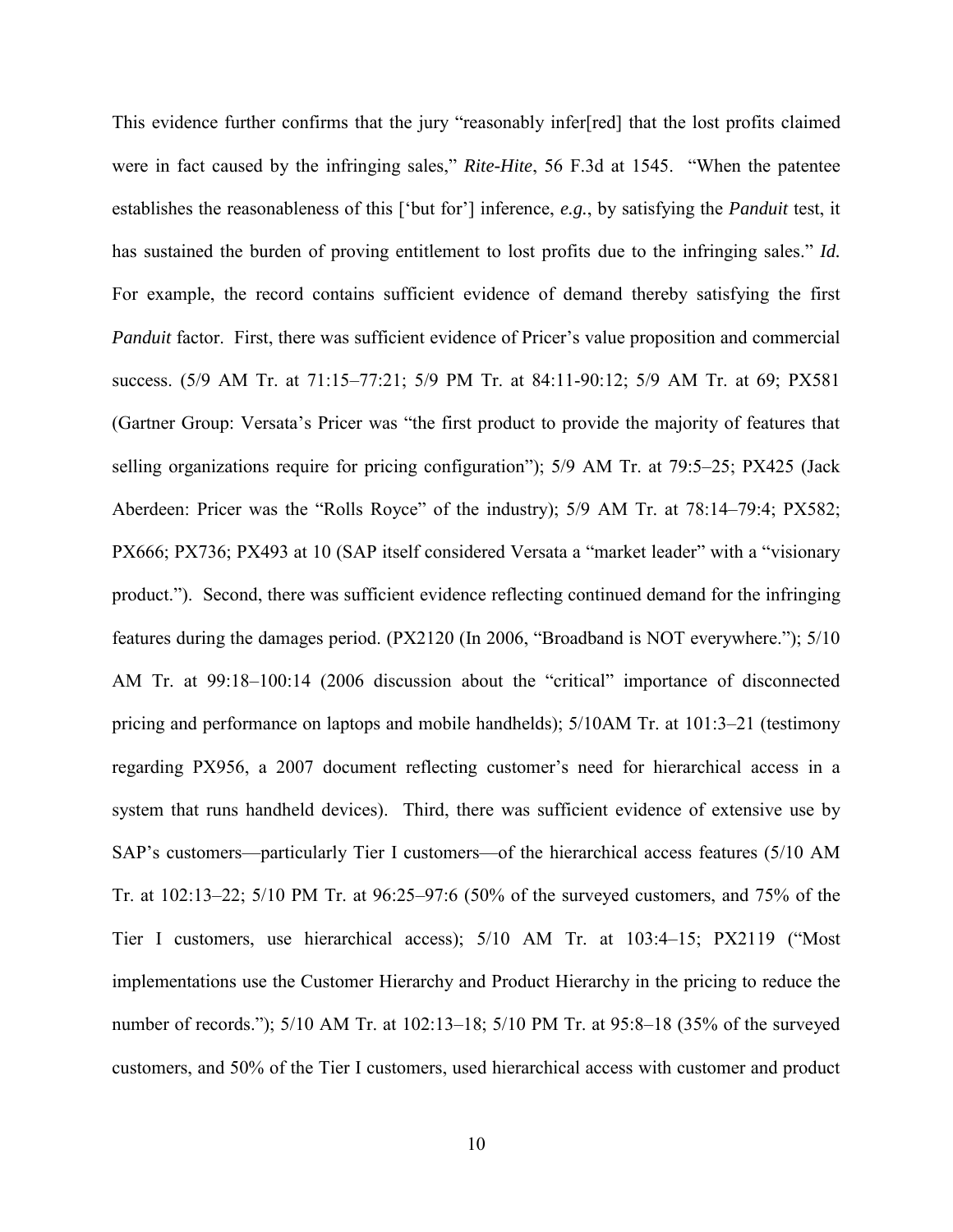hierarchies). Under this record, the jury had sufficient evidence to infer that SAP's customers used the accused products in an infringing manner. Finally, there was sufficient evidence illustrating SAP's unwillingness and inability to stop infringing following the first trial. That is, the jury heard evidence that SAP did not remove or change a single line of infringing code, (5/10 AM Tr. at 108:3–9); did not change anything about the infringing pricing engine, (5/10 AM Tr. at  $85:25-86:18$ ,  $88:21-24$ ); did not simply go back to its pre-infringement "classical access" solution that SAP's expert Mr. Mercer asserted "can't possibly infringe," (5/11 PM Tr. at 172:5– 6); and allowed any infringing access sequence saved before its patch to remain "fully" functional," (5/10AM Tr. at  $88:17-20$ ). Thus, the jury had sufficient evidence to conclude that *Panduit's* first factor was satisfied, and the Court finds that there are no grounds for JMOL on this point.

The record also contains sufficient evidence of an absence of acceptable nonifnringing alternative thereby satisfying the second *Panduit* factor. To be sure, SAP's evidence regarding purported "competitors" was thoroughly impeached on cross-examination, revealing that SAP's experts' various attempts to identify acceptable noninfringing alternatives were not sustainable. (5/11 PM Tr. at 34:1–46:6.) At best, SAP presented some conflicting evidence at trial that merely created a fact dispute, which the jury resolved in Versata's favor. SAP has no credible argument that the evidence was so one-sided on this point as to justify JMOL for SAP under the controlling standard. Indeed, Versata "need not negate every possibility that the purchaser might not have purchased a product other than its own." *Rite-Hite*, 56 F.3d at 1545. The Court finds that Versata established a *prima facie* case of "reasonable probability," at which point the burden shifted to SAP to prove otherwise. *See id.* Furthermore, demonstrating the existence of some arguably conflicting evidence at trial does SAP no good on this motion for JMOL; instead it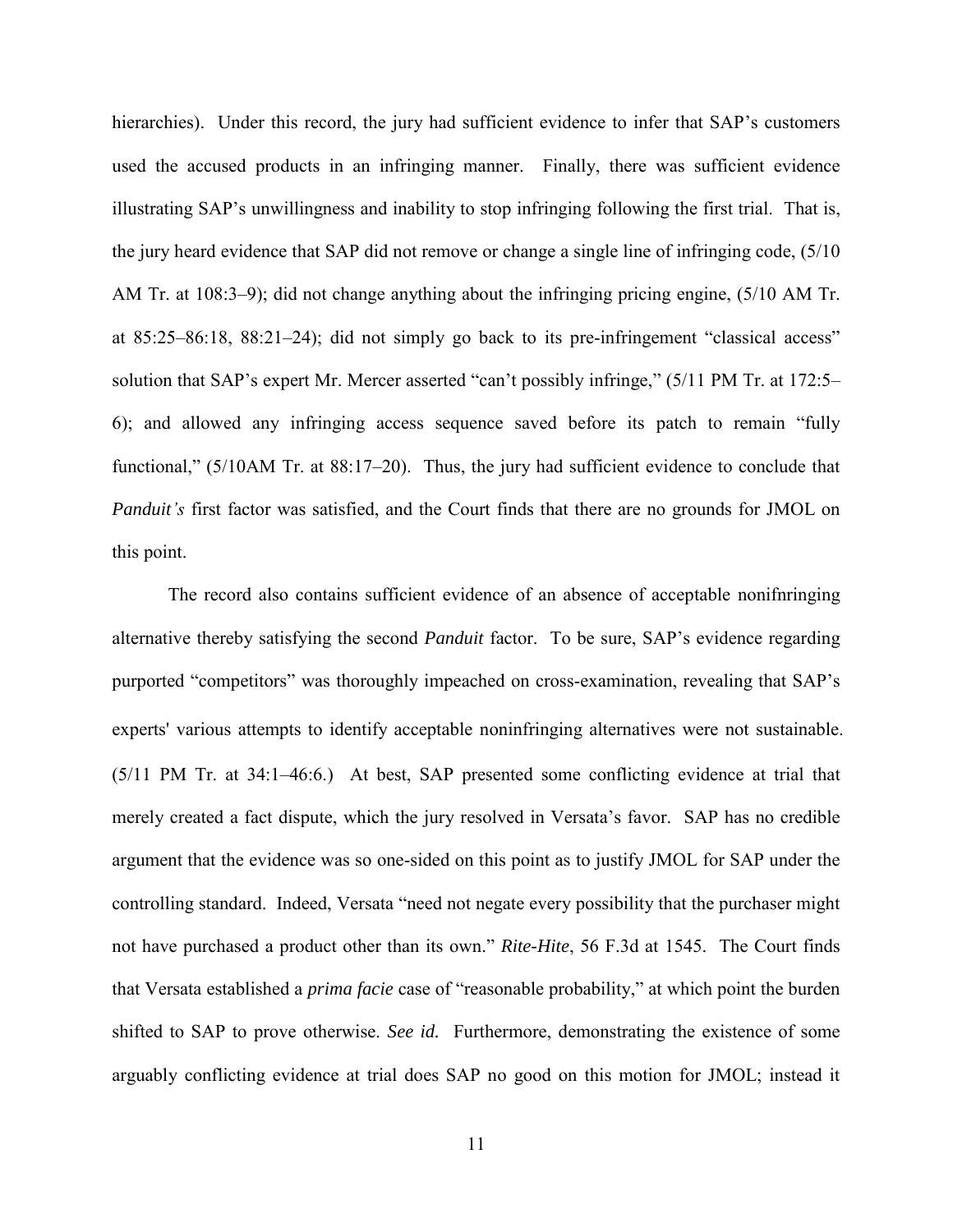must show that reasonable minds could only conclude that there were acceptable noninfringing alternatives to Pricer in the Tier 1 SAP customer market. *Brown v. Bryan Cty.*, 219 F.3d 450, 456 (5th Cir. 2000)*.* Thus, the jury had sufficient evidence to conclude that *Panduit's* second factor was satisfied, and the Court finds that there are no grounds for JMOL on this point.

The record also contains sufficient evidence that Versata had capacity to meet the demand for the patented product during the damages period thereby satisfying the third *Panduit* factor. SAP does not challenge the sufficiency of the evidence on this point because Versata limited the pace of its lost profits claim to the pace at which it had historically been able to close Tier I deals—specifically, a three-year ramp up to 12 such deals per year. (5/11 AM Tr. at 9:13– 10:5.) Thus, the jury had sufficient evidence to conclude that *Panduit's* third factor was satisfied, and SAP concedes as much.

The record also contains sufficient evidence establishing an appropriate calculation of the profits lost due to infringement thereby satisfying the fourth *Panduit* factor. As discussed above, the record evidence established all of the necessary elements for an appropriate lost profits quantification: the pool of potential lost customers (435 Tier I SAP customers); Versata's historical win-rate prior to SAP's infringement (35%); the historical pace at which Versata made Tier I sales (ramping to 12 per year); Versata's average gross revenue from each Tier I sale, limited to the isolated value of Pricer (as distinct from Versata's other value-driving software); and Versata's average incremental profit. DX2630 at 24, 84-88; DX2600 at 22; 5/11AM at 9:21- 11:24; 5/9PM at 101:11-23; 5/11AM Tr. at 10:9-32:4. Every element of Versata's lost profits claim was thus based on and drawn from the historical record, and the jury's lost profits award falls well within the range supported by the evidence. Thus, the jury had sufficient evidence to conclude that all of the *Panduit* factors were satisfied, and the Court finds that there are no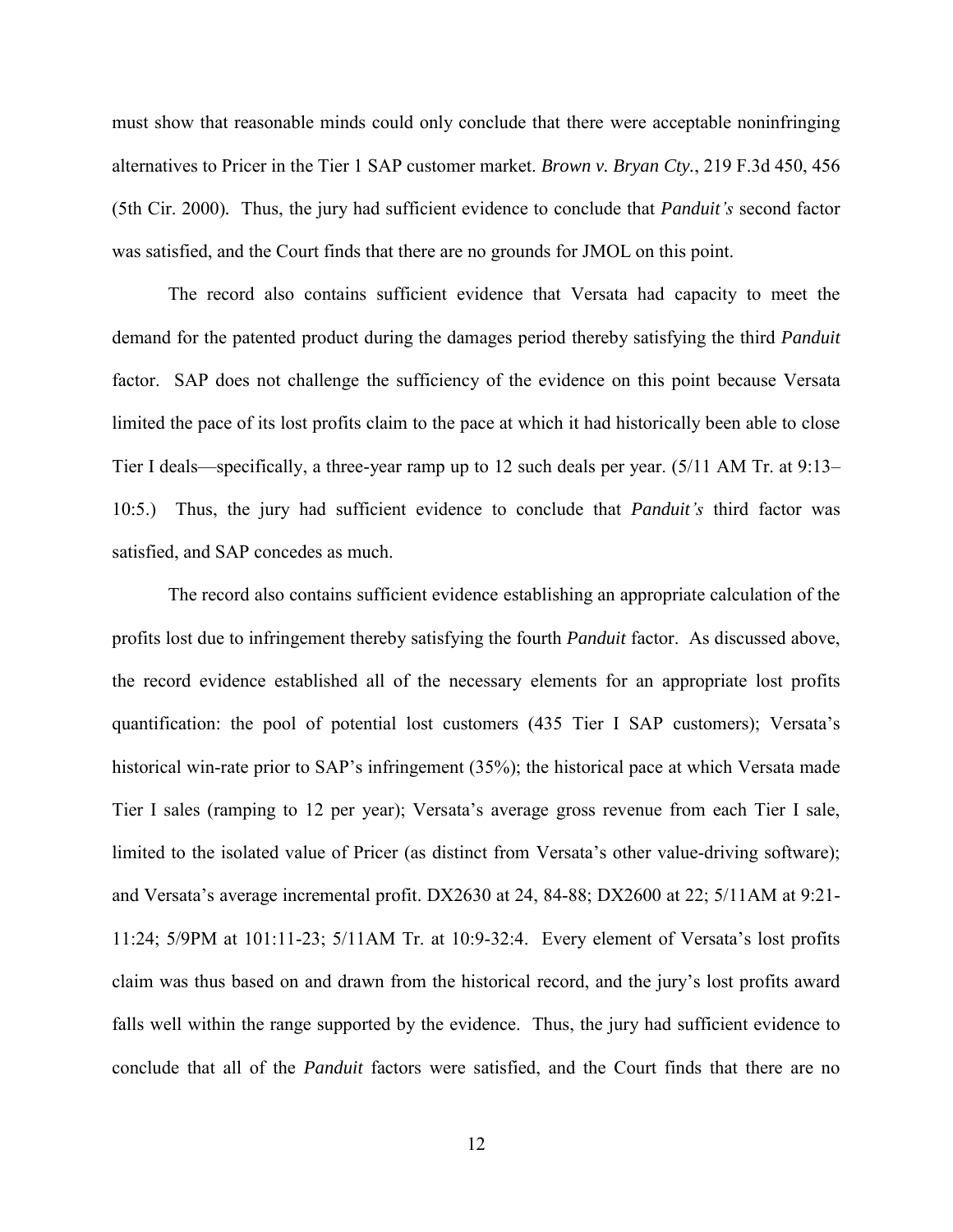grounds for JMOL as it relates to lost profits.

### **B. Legally Sufficient Evidence Supports the Jury's Reasonable Royalty Verdict**

Although SAP agreed at trial that Versata is entitled to a reasonable royalty, SAP contends that the particular royalty awarded by the jury cannot stand. SAP argues that the jury's verdict was based on nothing more than a series of computations that Versata's counsel asked Mr. Wagner, SAP's damages expert, to perform. What SAP overlooks is that the pertinent "comparable" license, Khimetrics, was put forward by SAP and its comparability was attested to by Mr. Wagner.  $(5/12 \text{ AM Tr. at } 99:16-100:9$  ("Q. So what is Comparable No. 1? A. It's a company called Khimetrics‖).) As Mr. Wagner explained, Khimetrics software was sold as a bolt-on to 12 SAP customers at an average per-customer price of \$333,000. (5/12 AM Tr. at 145:10–146:3.) Mr. Wagner opined that the appropriate royalty rate was 40%, amounting to a \$133,200 royalty per customer. (5/12 AM Tr. at 146:4–10.) The evidence further demonstrated that SAP made at least 1,380 infringing sales during the damages period. (5/12 AM Tr. at 146:12–147:3.) Backing out 100 sales (to account for the 93 claimed lost-profits customers) left 1,280 infringing SAP sales on which a royalty was required. *See Crystal Semiconductor Corp. v. Tritech Microelectronics Int'l,* 246 F.3d 1336, 1354 (Fed. Cir. 2001) ("A patentee receives a reasonable royalty for any of the infringer's sales not included in the lost profit calculation."). The jury then heard evidence that applying Mr. Wagner's Khimetric benchmark royalty on a percustomer basis to all of the infringing sales results in a reasonable royalty of \$170 million exactly twice the jury's \$85 million award. (5/12 AM Tr. at 147:8–148:7.)

To be sure, Mr. Wagner did not offer a conclusion that \$170 million or \$85 million was an appropriate reasonable royalty award. But such a conclusion is not required. *See Dow Chem. Co. v. Mee Indus., Inc.*, 341 F.3d 1370, 1381-82 (Fed. Cir. 2003); *TWM*, 789 F.2d at 899; *see*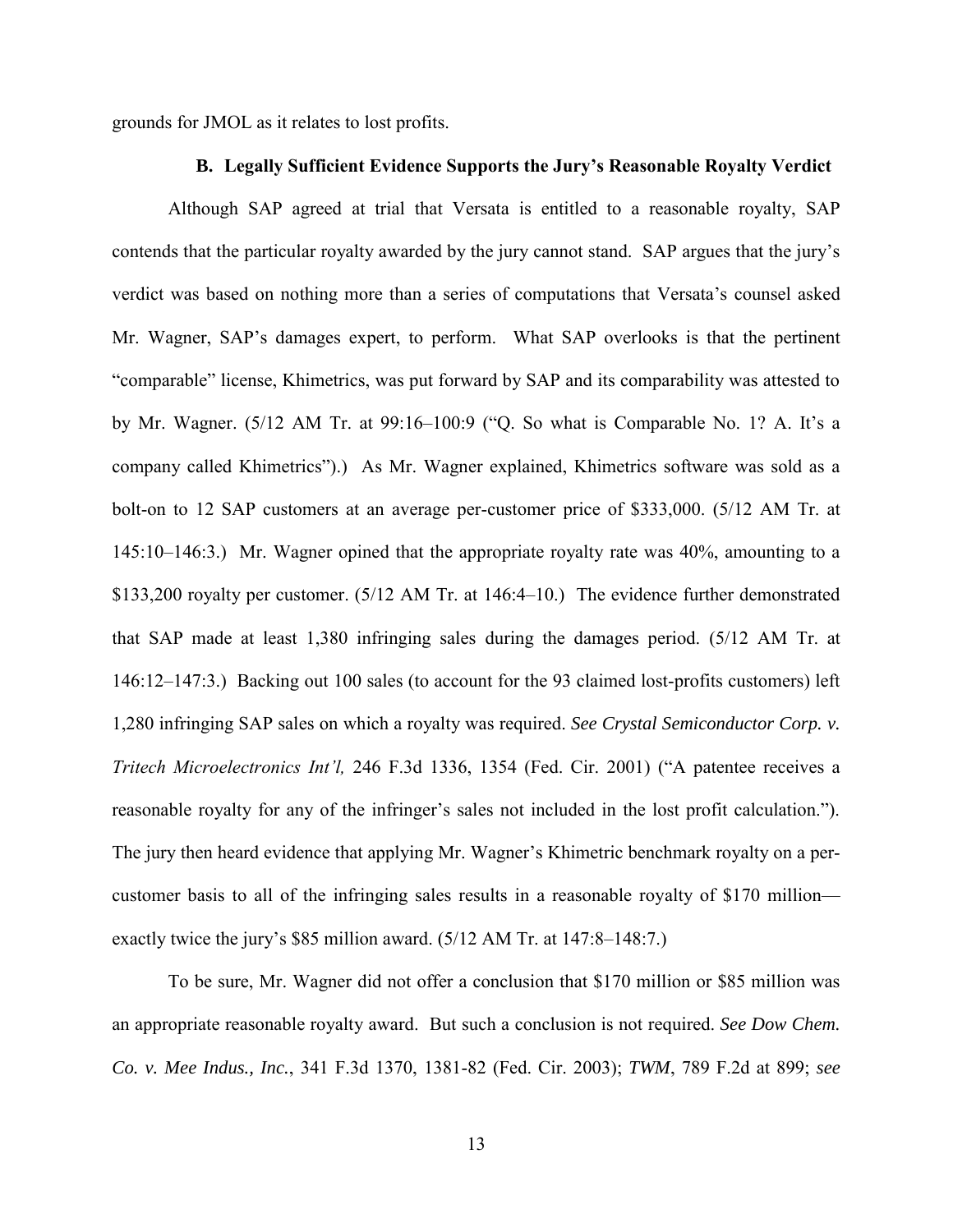*also Smithkline Diagnostics, Inc. v. Helena Labs. Corp.*, 926 F.2d 1161, 1167-68 (Fed. Cir. 1991). Moreover, the only inference the jury needed to make from the evidence was that it would be appropriate to award a royalty on all infringing sales, rather than just 12. *See TWM*, 789 F.2d at 899 (noting that the fact-finder may "substitute its own recomputation"). That inference is not only appropriate, it is required. *See Crystal Semiconductor*, 246 F.3d at 1356 (―As previously discussed, the Patent Act mandates no less ‗than a reasonable royalty' for every infringing sale."); *see also Siemens*, *Siemens Med. Solutions USA, Inc. v. Saint-Gobain Ceramics & Plastics, Inc.*, 637 F.3d 1269, 1291 (Fed. Cir. 2011) (―We therefore remand to the district court so that the court may determine a reasonable royalty for the additional 18 scanners, to be added to the award of \$44,937,545 in lost profits for 61 scanners that were sold.").

In response, SAP offers two arguments regarding the jury's reasonable royalty verdict: first, that Mr. Wagner's "Comparable No. 1," Khimetrics, suffers from a fatal "lack of comparability"; and second, that the entire market value rule ("EMVR") precludes any royalty here. Again, in making these arguments SAP is improperly attacking its own evidence. In support of its first argument, SAP offers a litany of "technical and economic differences" that Versata was supposed to account for in order to justify using Khimetrics as a comparable. But of course it was SAP, not Versata, who decided that Khimeterics was sufficiently comparable to support a reasonable royalty presentation. And although SAP does not like the conclusion the jury reached from the Khimetrics evidence, it cannot legitimately challenge the comparability of its own comparable.

SAP's second argument attempts to leverage the EMVR into another attack on the Khimetrics comparable. According to SAP, the 12 Khimetrics sales are "inapposite" because they were made to customers who wanted Khimetrics, whereas no one purchased SAP's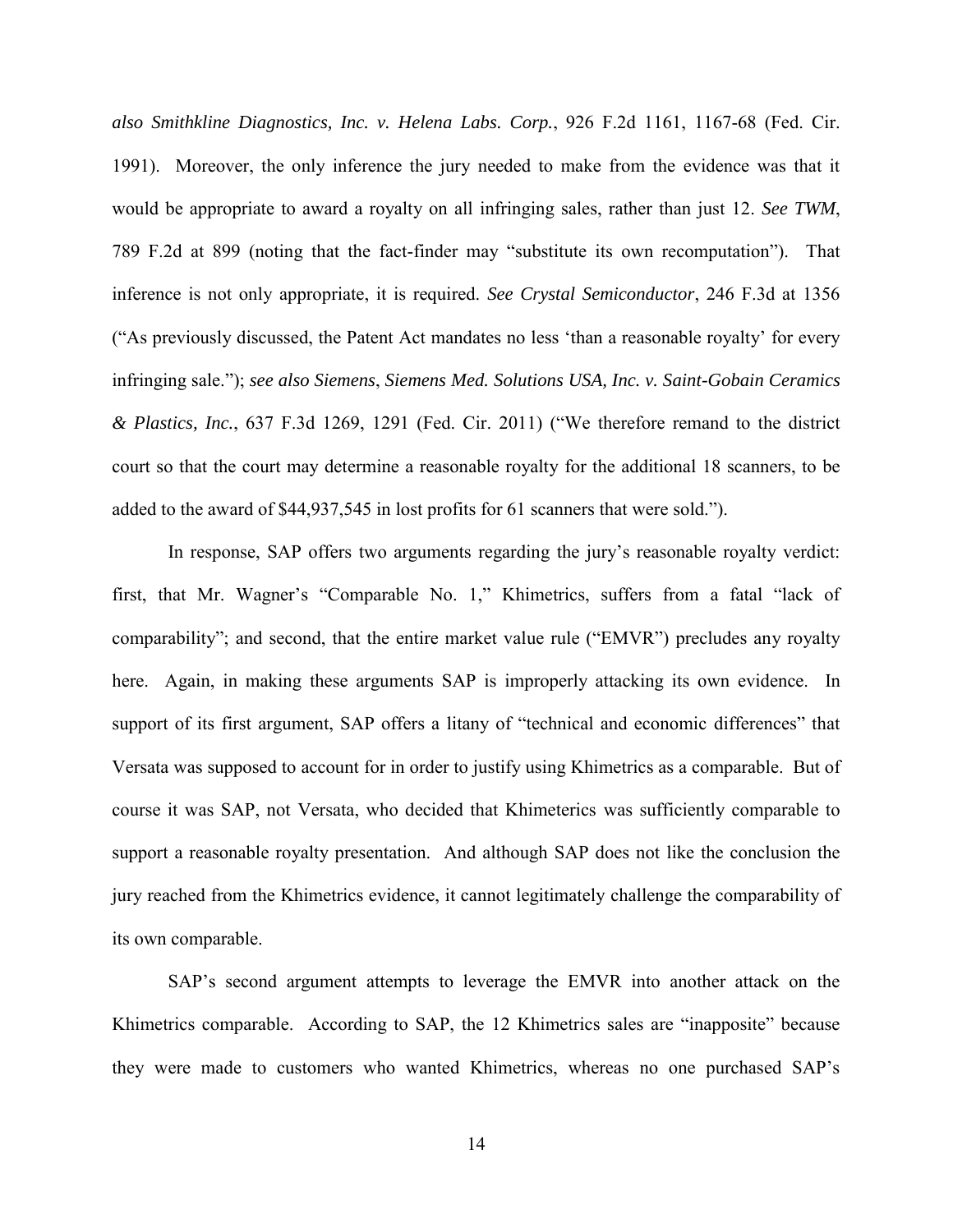infringing products because of the relevant features. But again, SAP sponsored Khimetrics as a comparable, and it cannot credibly complain that this evidence is inapposite.

Moreover, the record contains sufficient evidence—in addition to the Khimetrics comparable and Mr. Wagner's 40% royalty rate on that base—showing that the Pricer invention is sufficiently valuable to justify a \$66,000 per-customer royalty. First, by 2003 Versata had sold Pricer to over 70 customers at much higher price points than Khimetrics commanded. *See* Dkt. No. 556 at 9. Second, SAP intentionally bundled its pricing functionality into its core offerings for the specific purpose of eliminating competition from Versata, thereby deriving competitive benefits for itself above and beyond the benefits of the infringing features to SAP's customers. (PX270; 5/9AM Tr. at 110:10–111:3.) Third, unlike Khimetrics, SAP incorporated the infringing functionality into its core offerings, and the jury heard evidence that SAP does not do that unless it believes there is broad demand for the feature. (5/12 AM Tr. at 40:6–25; PX657.) The Court finds that it was reasonable for the jury to infer from this and other evidence that there was broad demand for the infringing functionality—and this is true regardless of whether customers decide to buy SAP's products solely because of this feature. Accordingly, the jury had a sufficient evidentiary basis to award the amount of damages that it did, and the Court DENIES SAP's JMOL as it relates to the jury's reasonable royalty award.

### **C. There are no Grounds for Another Trial or Remittitur**

To show that a new trial is warranted in this Circuit, the "burden a movant must meet is high." *Ameranth, Inc. v. Menusoft Sys. Corp.*, No. 2:07-CV-271-CE, 2011 U.S. Dist. LEXIS 56501, at \*5-6 (E.D. Tex. May 26, 2011). Such a motion must be denied unless the verdict is against the great weight of the evidence. *Id*. Moreover, a verdict awarding damages "must be upheld unless the amount is grossly excessive or monstrous, clearly not supported by the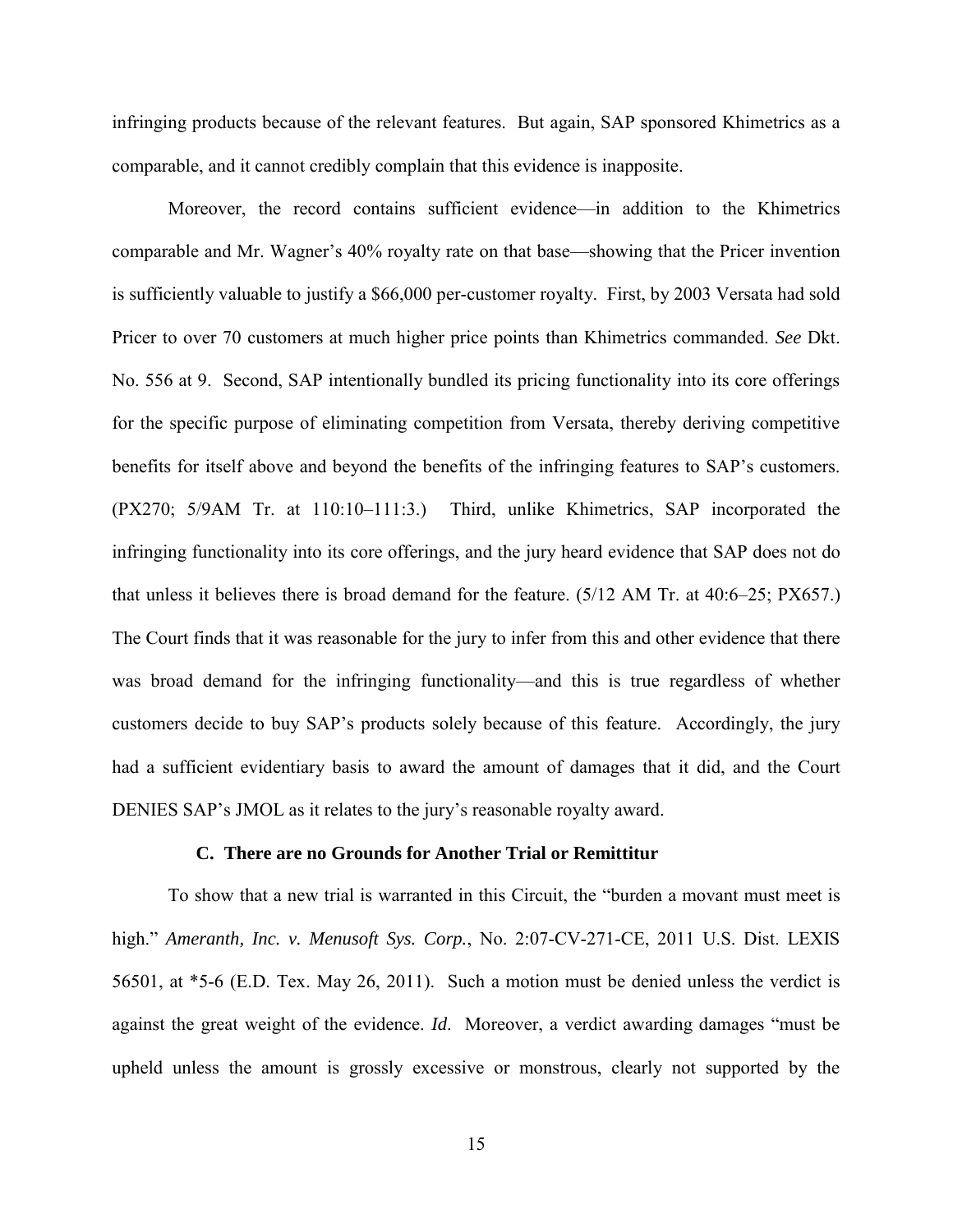evidence, or based only on speculation or guesswork.‖ *OPTi Inc. v. Apple, Inc.*, No. 2:07-CV-21- CE, 2009 U.S. Dist. LEXIS 112537, at \*11 (E.D. Tex. Dec. 3, 2009). For the reasons discussed above, the lost profits and reasonable royalty damages award is not excessive or contrary to the great weight of the evidence.

SAP's list of complaints regarding the jury's award is directed primarily to issues of the credibility or weight of the evidence, which the Court notes is the jury's unique province. That is, the Court may not "grant a new trial simply because [it] would have come to a different conclusion then [sic] the jury did.‖ *Peterson v. Wilson*, 141 F.3d 573, 577 (5th Cir. 1998) (citations omitted). For example, SAP's argument that the Court should order a new trial because Versata's Pricer business failed for reasons unrelated to SAP merely rehashes a core fact dispute fought during trial. The Court notes that SAP emphasized this argument to the jury. (*See, e.g.,* 5/9 AM Tr. at 49:2-53:6; 5/12 PM Tr. 28:2-31:16.) Likewise, Versata presented contrary evidence: that it was an innovative company with a strong record of success, (5/9 PM Tr. at 108:21-109:21); that internal Versata documents criticizing the company's practices were a product of its policy of encouraging employee feedback, (5/9 PM Tr. at 33:10-17, 25:10-26:20, 108:14-20); and that when its sales began to decline, Versata engaged in a process of selfanalysis and questioning assumptions in its attempts to diagnose the problem, (5/9 PM Tr. at 108:14-21). The jury's award demonstrates that it found Versata's evidence more credible and rejected SAP's view of the case.

Furthermore, as discussed above, Versata presented an economically sound model to calculate lost profits. Versata provided sufficient evidence to allow the jury to conclude that all of the *Panduit* factors were satisfied, including demand and absence of non-infringing alternatives. As noted above, the jury heard that disconnected pricing remained a valuable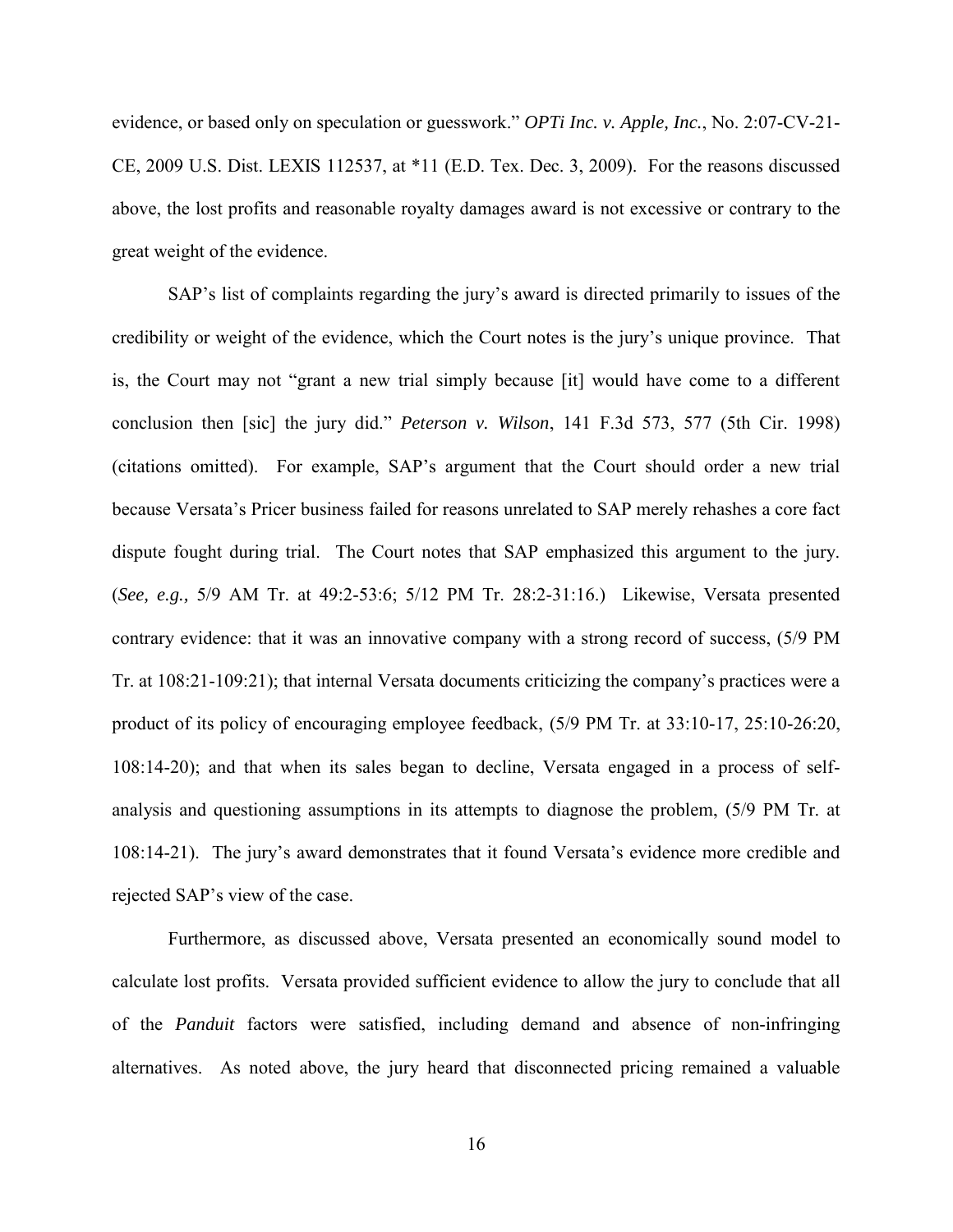characteristic of Pricer despite the greater availability of internet access (PX2120) and; Pricer's value propositions of speed, maintenance, and flexibility remained highly relevant to prospective customers. (5/9AM Tr. 71:20-77:21; 5/12AM 53:9-55:1.) Although SAP faults Versata's experts for not explicitly spelling out opinions regarding demand curves, Mr. Weinstein addressed this issue and his approach accounted for the downward sloping demand curve. (5/11AM 26:16-28:6; *see also Ericsson*, 352 F.3d at 1377-78 (plaintiff's expert presented "sound economic evidence" where his calculations "were supported by actual sales records," despite not including "crosselasticity calculations").) Accordingly, the Court finds that the jury's damages award was not excessive and that there is no basis for remittitur.

## **D. There are no Grounds for Granting SAP's Previously Denied Motions**

Finally, SAP renewed all of its JMOL motions denied or not explicitly ruled on following the 2009 trial and during the 2011 trial. Specifically, SAP argues that Versata was not entitled to any damages and should not have been entitled to a second opportunity to prove damages when it failed to properly prove damages the first time, SAP's motion for a new trial on all issues including invalidity rather than just damages, and SAP's motions regarding noninfringement and marking. In addition, SAP argues that the 2011 Modified Products continue to avoid infringement for the same reasons advanced in SAP's 2009 motions regarding the 2009 Accused Products.

As before, the Court has carefully considered the parties' submissions, the record, and the applicable law. During trial, both sides provided evidence and testimony supporting their positions. The Court finds that there is sufficient evidence in the record that supports the jury's findings with respect to the issues raised by SAP. SAP has offered no persuasive arguments for the Court to disregard the jury's verdict or to award a new trial. Accordingly, the Court